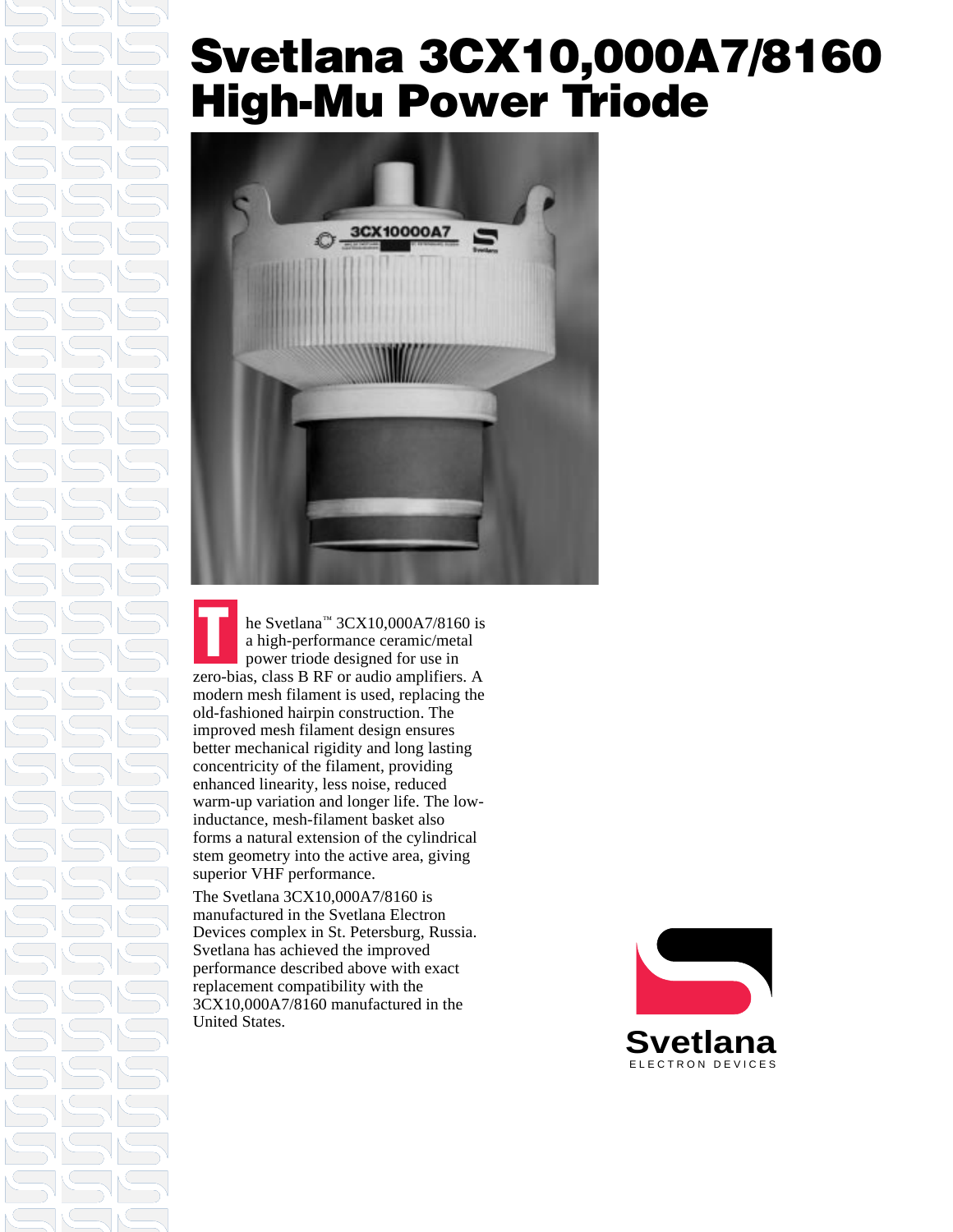# **Svetlana 3CX10,000A7/8160**

#### **General Characteristics Electrical**

| неникі                                                  |                           |
|---------------------------------------------------------|---------------------------|
| Filament                                                | Thoriated-tungsten mesh   |
| Voltage                                                 | 7.50 ±0.37V               |
| Current $@7.50V$                                        | 100A                      |
| Amplification factor (average)                          | 200                       |
| Direct interelectrode capacitances (grounded grid):     |                           |
| <b>Input</b>                                            | 59.0pF                    |
| Output                                                  | 36.0pF                    |
| Feedback                                                | 0.2pF                     |
| Direct interelectrode capacitances (grounded filament): |                           |
| <b>Input</b>                                            | 59.0pF                    |
| Output                                                  | 0.2pF                     |
| Feedback                                                | 36.0pF                    |
| Maximum frequency for full ratings (CW)                 | 160 MHz                   |
| <b>Mechanical</b>                                       |                           |
| Cooling                                                 | Forced air                |
| Base                                                    | Coaxial                   |
| Socketing                                               | Eimac 1300 or equiv.      |
| Air chimney                                             | Eimac 1306 or equiv.      |
| Operating position                                      | Vertical, Base up or down |
| Maximum operating temperature                           | 250° C                    |
| Maximum dimensions:                                     |                           |
| Length                                                  | 222.25 mm (8.75 in.)      |
| Diameter                                                | 179.07 mm (7.05 in.)      |
| Net weight                                              | 5.45 kg (12 lb)           |
|                                                         |                           |

### **Cathode-Driven Radio Frequency Linear Amplifier, Class B**

| Maximum Ratings                      |      |             |      |
|--------------------------------------|------|-------------|------|
| DC plate voltage                     |      | 10,000      | V    |
| DC plate current                     |      | 5.0         | А    |
| Plate dissipation                    |      | 12          | kW   |
| Grid dissipation                     |      | 500         | W    |
| <b>Typical operation</b>             |      |             |      |
| DC plate voltage                     | 7000 | 7000        | V    |
| Zero-signal DC plate current*        | 0.60 | 0.60        | А    |
| Single-tone DC plate current         | 3.72 | <i>5.00</i> | А    |
| Grid bias                            | 0    | 0           | V    |
| Single-tone DC grid current*         | 0.71 | 1.00        | А    |
| Peak driving power                   | 885  | 1540        | W    |
| Single-tone plate output power       | 17.7 | 24.2        | kW   |
| Resonant load impedance              | 1020 | 745         | Ohms |
| Driving impedance                    | 35   | 32          | Ohms |
| $*$ A a a a a colorador a contra a a |      |             |      |

\*Approximate values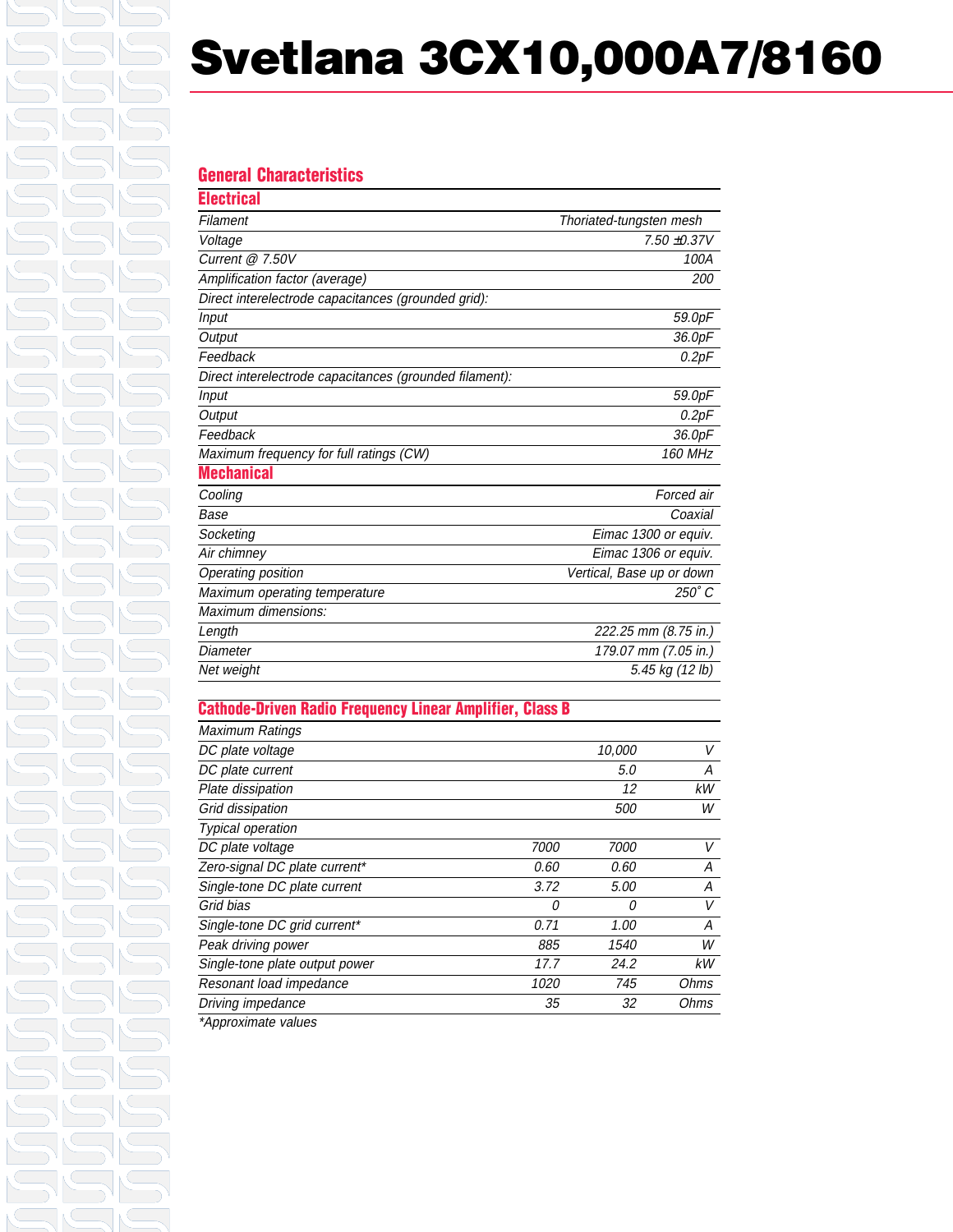## **High-Mu Power Triode**

### **Cathode-Driven Class C RF Amplifier, CW or FM**

| <b>Maximum Ratings</b>   |            |    |
|--------------------------|------------|----|
| DC plate voltage         | 10,000     | V  |
| DC plate current         | 4.0        | А  |
| Plate dissipation        | 10         | kW |
| Grid dissipation         | <i>500</i> | W  |
| <b>Typical operation</b> |            |    |
| DC plate voltage         | 7600       |    |
| DC grid voltage          | -110       | V  |
| DC plate current         | 3.68       | А  |
| DC grid current*         | 0.78       | А  |
| Peak RF cathode voltage* | 400        | V  |
| Driving power*           | 1510       | W  |
| Plate output power       | 22.5       | kW |

### **Audio Frequency Amplifier or Modulator, Class AB, Grid Driven**

| Maximum ratings (per tube)                                |             |      |      |  |
|-----------------------------------------------------------|-------------|------|------|--|
| DC plate voltage                                          |             | 8000 | V    |  |
| DC plate current                                          |             | 5.0  | A    |  |
| Plate dissipation                                         |             | 12   | kW   |  |
| Grid dissipation                                          |             | 500  | W    |  |
| <b>Typical operation (two tubes, sinusoidal waveform)</b> |             |      |      |  |
| DC plate voltage                                          | 7000        | 7000 | Vdc  |  |
| DC grid voltage                                           | 0           | 0    | V    |  |
| Zero-signal DC plate current*                             | 1.2         | 1.2  | А    |  |
| Maximum-signal DC plate current                           | 7.5         | 7.5  | Α    |  |
| Maximum-signal DC grid current*                           | 1.5         | 2.1  | Α    |  |
| Peak AF grid voltage**                                    | 250         | 250  | V    |  |
| Peak driving power                                        | 315         | 560  | W    |  |
| Plate output power                                        | 35.6        | 47.7 | kW   |  |
| Load resistance (plate-to-plate)                          | <i>2000</i> | 1520 | Ohms |  |

\*Approximate Values \*\*Per tube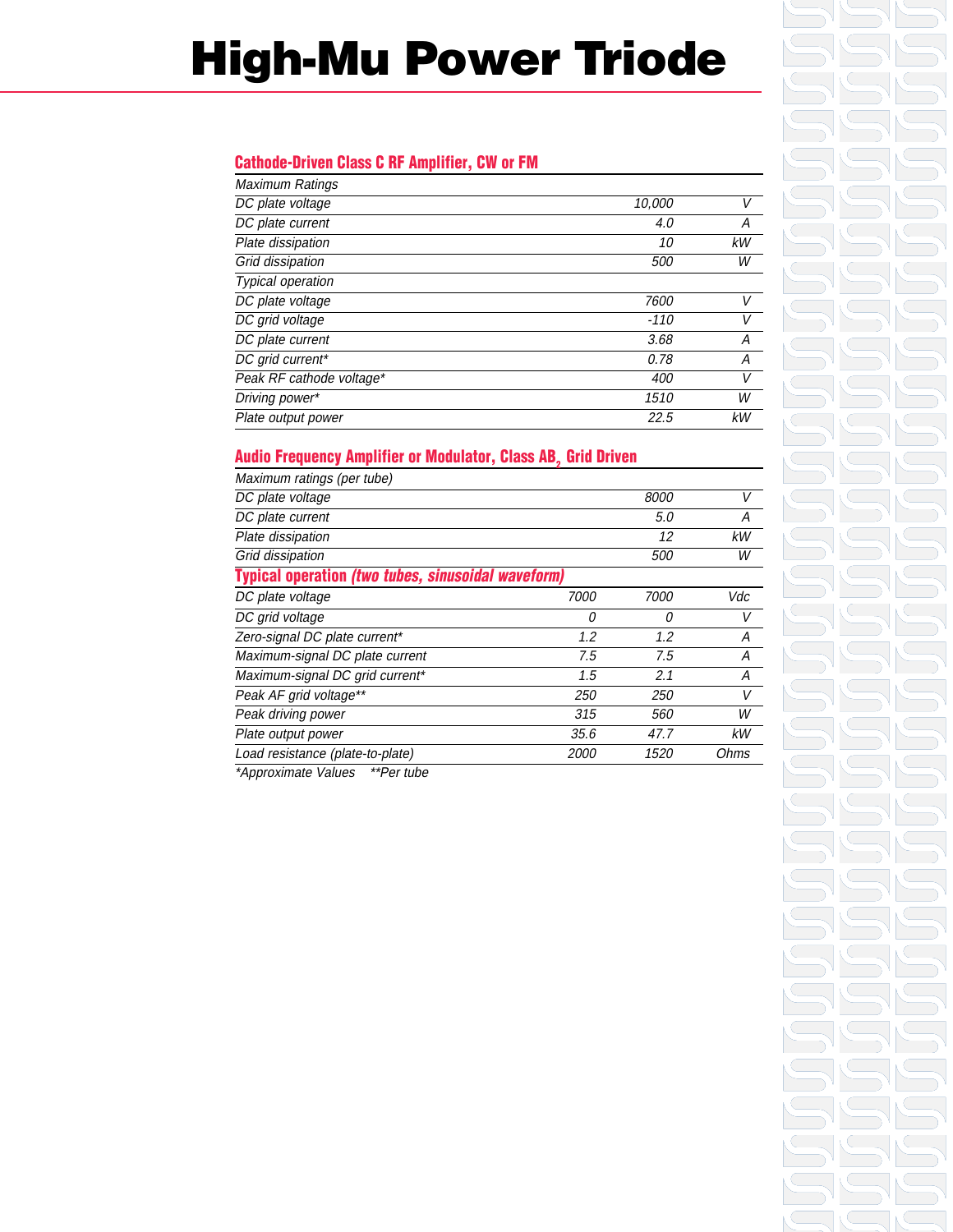# **3CX10,000A7/8160**

### **3CX10,000A7/8160 Outline Drawing**



| <b>Dimensional Data</b> |             |        |        |       |
|-------------------------|-------------|--------|--------|-------|
| Dim.                    | Millimeters |        | Inches |       |
|                         | Min.        | Max.   | Min.   | Max.  |
| А                       | 175.97      | 179.07 | 6.928  | 7.050 |
| В                       | 21.72       | 22.73  | 0.855  | 0.895 |
| C                       | 18.29       | 19.30  | 0.720  | 0.760 |
| D                       | 48.16       | 49.17  | 1.896  | 1.936 |
| F                       | 79.58       | 80.59  | 3.133  | 3.173 |
| F                       | 96.32       | 97.33  | 3.792  | 3.832 |
| н                       | 4.78        |        | 0.188  |       |
| J                       | 4.78        |        | 0.188  |       |
| М                       | 100.33      | 109.22 | 3.950  | 4.300 |
| N                       | 61.26       | 70.82  | 2.412  | 2.788 |
| P                       | 209.55      | 222.25 | 8.250  | 8.750 |
| R                       | 25.04       | 26.67  | 0.986  | 1.050 |
| S                       | 86.66       | 96.22  | 3.412  | 3.788 |
| т                       | 9.53        |        | 0.375  |       |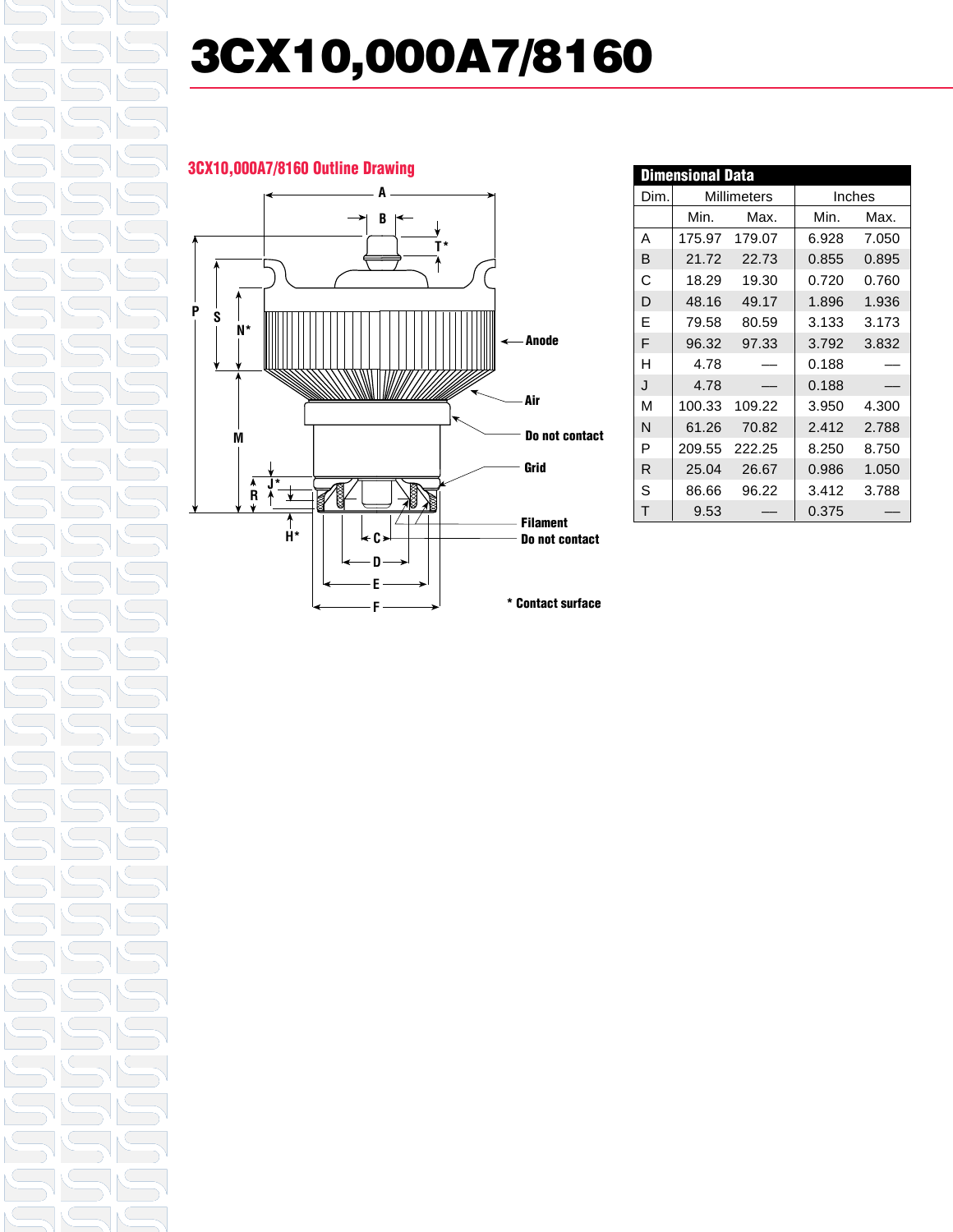## **High-Mu Power Triode**

### **Electrical Application**

**Filament Operation** The rated filament voltage for the 3CX10,000A7/8160 is 7.50 volts. Filament voltage, as measured at the socket, should be maintained within 5% of this value to obtain maximum tube life.

**Input Circuit** A resonant tank circuit is recommended for grounded-grid operation. In a single-ended circuit the loaded "Q" should be at least 3. This technique increases linearity and output power.

### **Mechanical Application**

**Mounting** The 3CX10,000A7/8160 must be mounted with its axis vertical. The base of the tube may be up or down.

**Cooling** Sufficient forced-air circulation must be provided to keep the temperature of the anode core and the temperatures of the ceramic/metal seals below 225˚C. Airflow requirements to maintain these temperatures below 225°C with an inlet-air temperature of 50˚C are tabulated. At frequencies above 30 MHz or at higher inlet-air temperatures, more airflow will be required.

| $\star$                       | Sea Level              |                                  | 10,000 Feet            |                                  |
|-------------------------------|------------------------|----------------------------------|------------------------|----------------------------------|
| Anode<br>Dissipation<br>Watts | Air Flow<br><b>CFM</b> | Pressure Drop<br>Inches of Water | Air Flow<br><b>CFM</b> | Pressure Drop<br>Inches of Water |
| 4000                          | 105                    | 0.24                             | 154                    | 0.35                             |
| 8000                          | 253                    | 0.90                             | 370                    | 1.45                             |
| 12,000                        | 483                    | 2.25                             | 710                    | 3.40                             |

\* *Because the power dissipated by the filament represents about 750 watts and because grid dissipation can, under some conditions, represent another 500 watts, allowance has been made in preparing this tabulation for an additional 1250 watts.*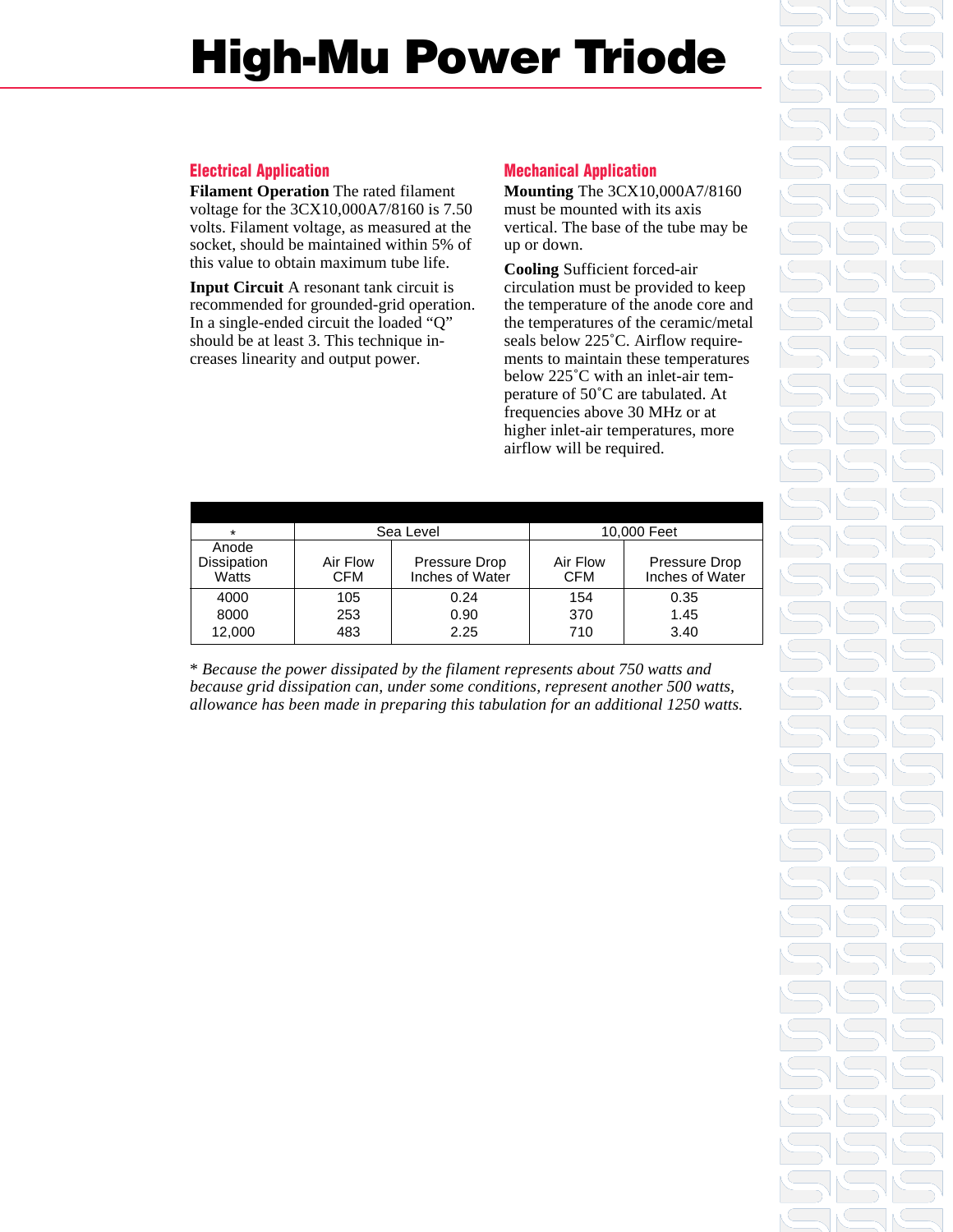

## **3CX10,000A7/8160**